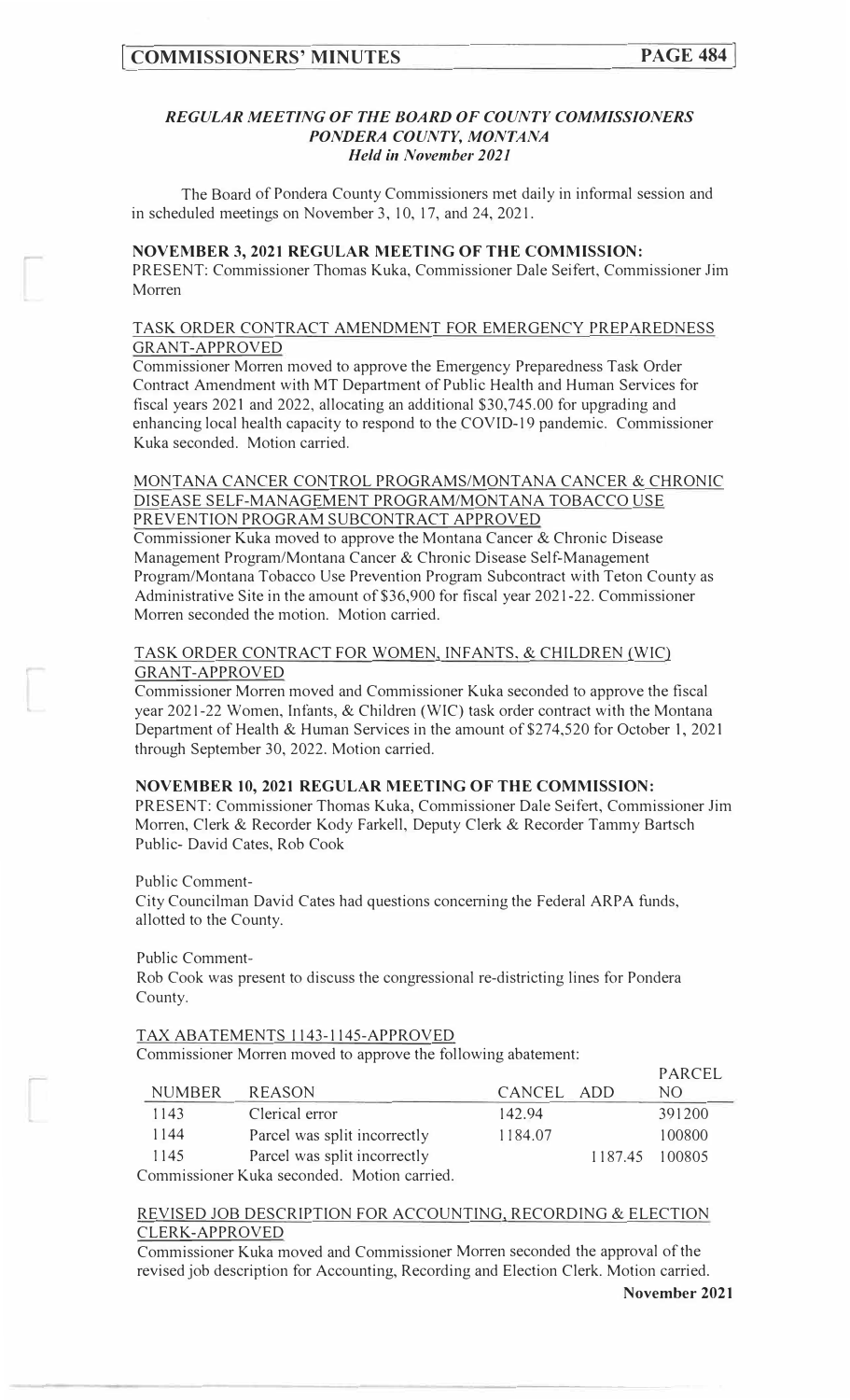# RESOLUTION ON AUTHORIZING BUDGET AMENDMENTS TO PONDERA COUNTY BUDGET

# PONDERA COUNTY MONTANA RESOLUTION #15 - 2021/22 AUTHORIZING BUDGET AMENDMENTS TO PONDERA COUNTY BUDGET

WHEREAS the Montana Code Annotated, Section 7-6-4006(4), grants the Board of County Commissioners the power and authority to amend the budget during the fiscal year by conducting public hearings at regularly scheduled meetings; and

WHEREAS Pondera County Commissioners approved the appropriations budget for the Pondera County during its regular budget approval process and corrections in revenues and expenditures budget have been identified; and

NOW, THEREFORE, BE IT RESOLVED by the Board of County Commissioners of Pondera County that the budget be corrected as follows:

| Revenues            | Description                  | <b>Prior Amount</b> | <b>New</b> |
|---------------------|------------------------------|---------------------|------------|
| Amount              |                              |                     |            |
| 1000-351015         | Victim & Witness Adv         | \$200               | \$800      |
| 1000-362002         | Sale of Surplus Inventory    | \$4,000             | \$6,000    |
| 2110-362002         | Sale of Surplus Inventory    | \$18,000            | 30,000     |
| 2110-362021         | Misc Revenue                 | \$1,000             | \$1,800    |
| 2290-341012         | <b>Extension Services-Ag</b> | \$6,500             | \$8,500    |
| 2300-342001         | <b>Fingerprinting Serv</b>   | \$400               | \$600      |
| 2300-342002         | Copies of Reports            | \$100               | \$200      |
| 2401-363040         | Penalty & Interest           | \$50                | \$150      |
| 2811-365000         | Contributions                | \$0                 | \$900      |
| 4011-362002         | Sale of Surplus Inventory    | \$0                 | \$4,100    |
| Expenditure         | Description                  | <b>Prior Amount</b> | <b>New</b> |
| Amount              |                              |                     |            |
| 2290-504-450407-210 | Extension (Ag) Supplies      | \$6,697             | \$8,397    |
| 2290-504-450407-311 | Extension (Ag) Postage       | \$0                 | 300<br>S.  |
| 2964-448-440002-210 | Supplies                     | \$25,702            | \$10,402   |
| 2964-448-440002-228 | <b>Educational Supplies</b>  | \$0                 | \$15,000   |
| 2964-448-440002-231 | Gas, Oil & Fuel              | \$0                 | \$100      |
| 2964-448-440002-335 | Memberships, Registrations   | \$0                 | \$200      |

Adopted this 10<sup>th</sup> day of November, 2021, as moved by Commissioner Morren, seconded by Commissioner Kuka, and passed on a 3-0 vote of the board. Effective on passage and approval.

BOARD OF COUNTY COMMISSIONERS Pondera County, Montana

*Is/Dale J Seifert* Dale J Seifert, Chair *�i\_Thomas A Kuka*  Thomas A Kuka, Member

ATTEST:

*Isl Jim Morren*  Jim Morren, Member

*Isl KodJ!\_ L Farkell*  Kody L Farkell, Clerk and Recorder

RESOLUTION ON DESIGNATING COUNTY OFFICE HOURS - HOLIDAY CLOSING

> PONDERA COUNTY, MONTANA RESOLUTION #16 - 2021/22 DESIGNATING COUNTY OFFICE HOURS - HOLIDAY CLOSING

**November 2021**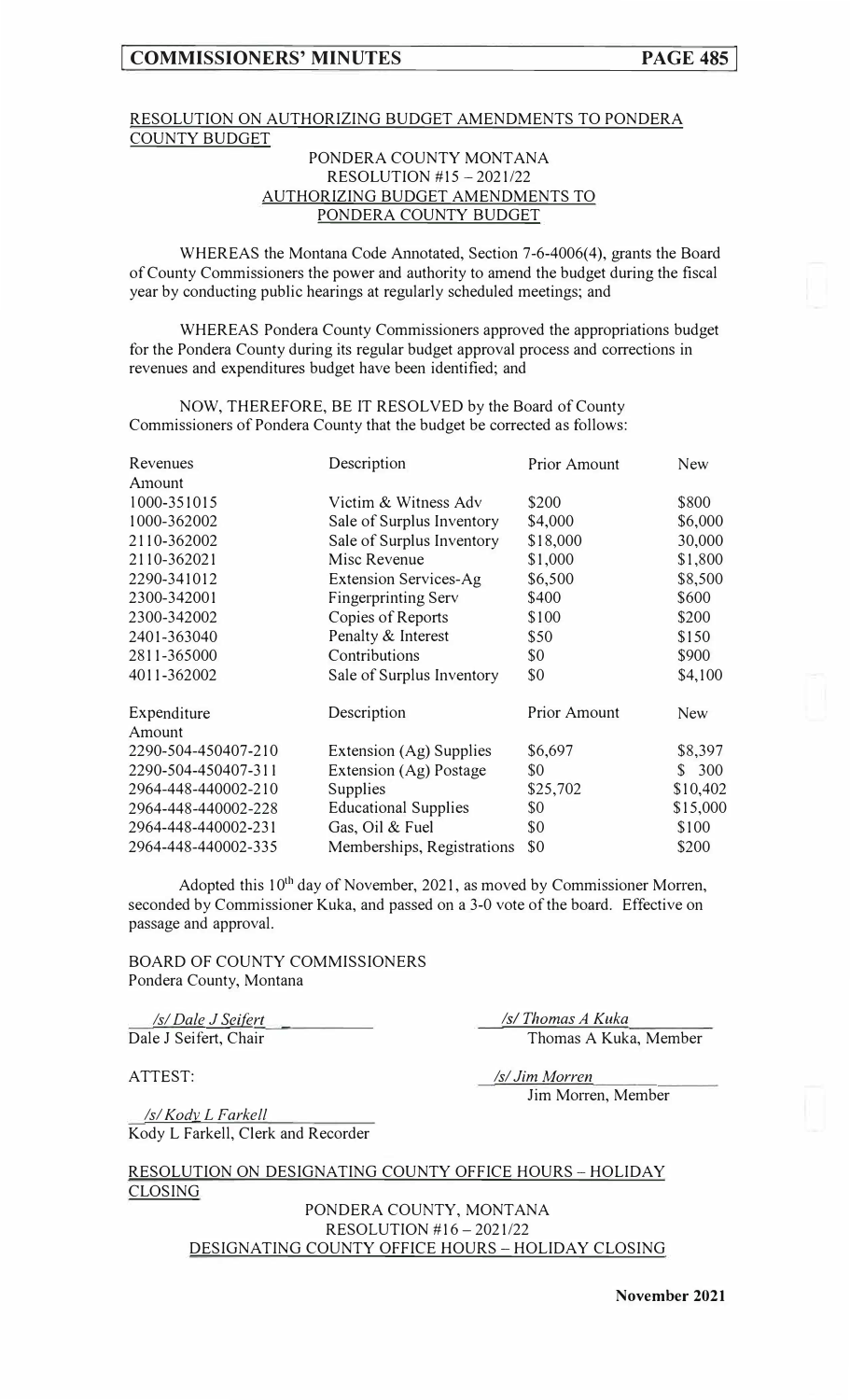WHEREAS, Section 7-4-102, MCA, grants the Board of County Commissioners the power and authority to set office hours of the County offices (by formal resolution after a public hearing and if consented to by any affected elected county officer); and

WHEREAS, it is the intent of the Pondera County Commissioners to provide its employees availability for a long week-end when certain holidays fall on a Tuesday or Thursday or additional hours on Christmas Eve to observe the holiday; and

WHEREAS a public hearing on this resolution was conducted on Wednesday, November 10, 2021 at 10:00 a.m. in the Pondera County Commissioners office. Notice of the hearing was posted on the County website, social media page, and at the courthouse, and no elected county officer nor any members of the public objected to the proposed office hours;

WHEREAS, employees will need to use compensatory time accrued and/or vacation hours to receive pay for the hours normally worked. Employees wishing to work during the affected hours and/or employees who do not have vacation and/or compensatory hours to apply to the benefit hours may work the hours.

NOW, THEREFORE, BE IT RESOLVED by the Pondera County Board of Commissioners that the Pondera County offices will be closed:

All day, Friday, November 26, 2021 (day after Thanksgiving Day);

BE IT FURTHER RESOLVED that employees will need to use compensatory time accrued and/or vacation hours to receive pay for the hours normally worked. Employees wishing to work during the affected hours and/or employees who do not have vacation and/or compensatory hours to apply to the benefit hours may work.

Adopted this 10<sup>th</sup> day of November, 2021 as moved by Commissioner Kuka, seconded by Commissioner Morren, and passed on a 3-0 vote of the full board; Effective on passage and approval.

BOARD OF COUNTY COMMISSIONERS Pondera County, Montana

*Isl Dale J Sei{grt*  Dale J Seifert, Chair

ATTEST:

*r-*

*Isl Kody\_L Farkell*  Kody L Farkell, Clerk and Recorder *Isl Thomas A Kuka*  Thomas A Kuka, Member

*Isl Jim Morren*  Jim Morren, Member

### REVISED JOB DESCRIPTION FOR COUNTY ATTORNEY SECRETARY/ ASSISTANT-APPROVED

Commissioner Morren moved and Commissioner Kuka seconded the approval of the revised job description for County Attorney Secretary/ Assistant. Motion carried.

### **NOVEMBER 15, 2021 SPECIAL MEETING OF THE COMMISSION:**

PRESENT: Commissioner Thomas Kuka, Commissioner Dale Seifert, Commissioner Jim Morren, Clerk & Recorder Kody Farkell, Deputy Clerk & Recorder Tammy Bartsch

### CANVASS OF MUNICIPAL GENERAL ELECTION -

Commissioners Morren, Seifert, and Kuka met with the Clerk and Recorder, Kody Farkell, and canvassed the November 2, 2021 Municipal General Election Returns. Commissioner Kuka moved to approve the canvassed returns and direct the Clerk and Recorder to enter the official results in the Clerk and Recorder's records. Commissioner Morren seconded. Motion carried.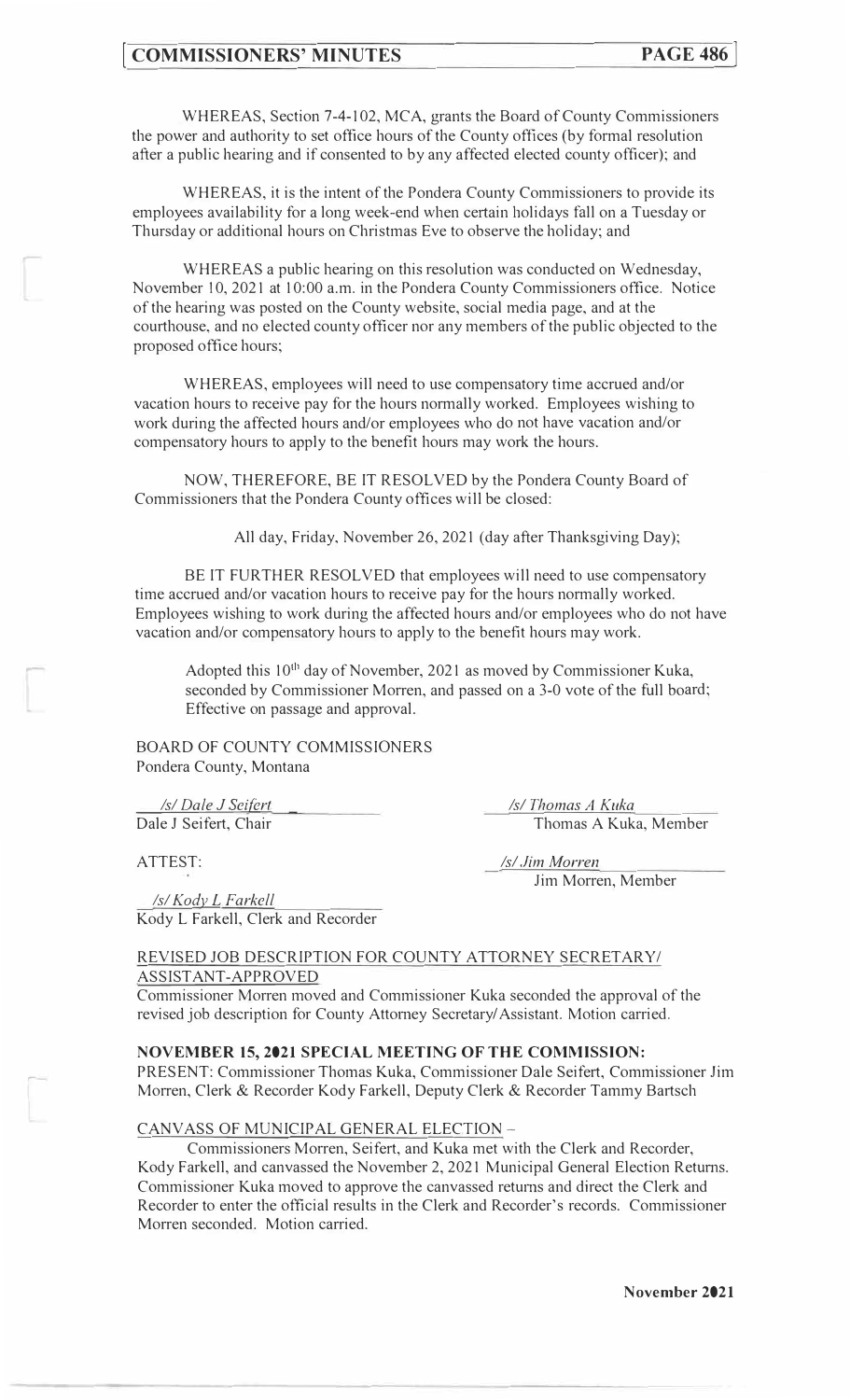# **NOVEMBER 17, 2021 REGULAR MEETING OF THE COMMISSION:**

PRESENT: Commissioner Thomas Kuka, Commissioner Dale Seifert, Commissioner Jim Morren, Clerk & Recorder Kody Farkell, Deputy Clerk & Recorder Tammy Bartsch, County Attorney Rosanne Lockhart

W. ADAM DUERK OF KNIGHT NICASTRO MACKAY LLC LEGAL SERVICES CONTRACT APPROVED

Commissioner Morren moved to approve a contract with W. Adam Duerk of Knight Nicastro MacKay LLC for temporary legal services. Commissioner Kuka seconded. Motion carried.

RESOLUTION ON AUTHORIZING PROSECUTORIAL ASSISTANCE IN JUSTICE COURT CASE

# PONDERA COUNTY MONTANA RESOLUTION #17-2021/22 AUTHORIZING PROSECUTORIAL ASSISTANCE IN JUSTICE COURT CASE

WHEREAS, the Pondera County Attorney ("COUNTY ATTORNEY") has requested the prosecutorial assistance of Adam Durek ("SPECIAL COUNSEL"), member of Knight Nicastro MacKay, located at 283 West Front Street Suite 203 Missoula, Montana 59802, and,

WHEREAS, a Legal Services Agreement was executed on November 17, 2021 between the Pondera County Attorney's Office ("COUNTY"), by and through the COUNTY ATTORNEY, and SPECIAL COUNSEL.

WHEREAS,§ 7-4-2712, M.C.A., provides that the COUNTY ATTORNEY is the public prosecutor and shall: (I) institute proceedings before magistrates for the arrest of persons charged with or reasonably suspected of public offenses when the county attorney has information that the offenses have been committed and for that purpose, whenever not otherwise officially engaged, must be present and assist the magistrate in cases of arrest and appear before and give advice to the grand jury whenever cases are presented to them for their consideration; and (2) draw all indictments and informations.

WHEREAS,§ 7-4-2716, M.C.A., provides that the COUNTY ATTORNEY shall (l) attend the district court and conduct, on behalf of the state, all prosecutions for public offenses and represent the state in all matters and proceedings to which it is a party or in which it may be beneficially interested, at all times and in all places within the limits of the county; and (2) when ordered or directed by the attorney general to do so, promptly institute and diligently prosecute in the proper court and in the name of the state of Montana any criminal or civil action or special proceeding;

WHEREAS,§ 7-4-2705, M.C.A., authorizes the COUNTY to employ, or authorize the COUNTY ATTORNEY to employ, special counsel to assist in the prosecution of criminal cases pending in the county or to represent the county in any civil action in which the county is a party.

WHEREAS, SPECIAL COUNSEL is licensed to practice law in the State of Montana and has significant experience prosecuting felony level criminal offenses as an Assistant United States Attorney (AUSA), a Special Assistant United States Attorney (SAUSA), and Special Attorney to the United States Attorney General, pursuant to§ 7-4- 2705, M.C.A.

IT IS HEREBY RESOLVED: That SPECIAL COUNSEL is hereby appointed as special deputy county attorney for Pondera County for the purpose of assisting in the prosecution and may fulfill the functions set out in Mont. Code Ann. Section 44-4-103, pursuant to the aforementioned Legal Services Agreement.

Adopted this 17<sup>th</sup> day of November, 2021 as moved by Commissioner Morren, seconded by Commissioner Kuka, and passed on a unanimous vote of the full board. Effective on passage and approval.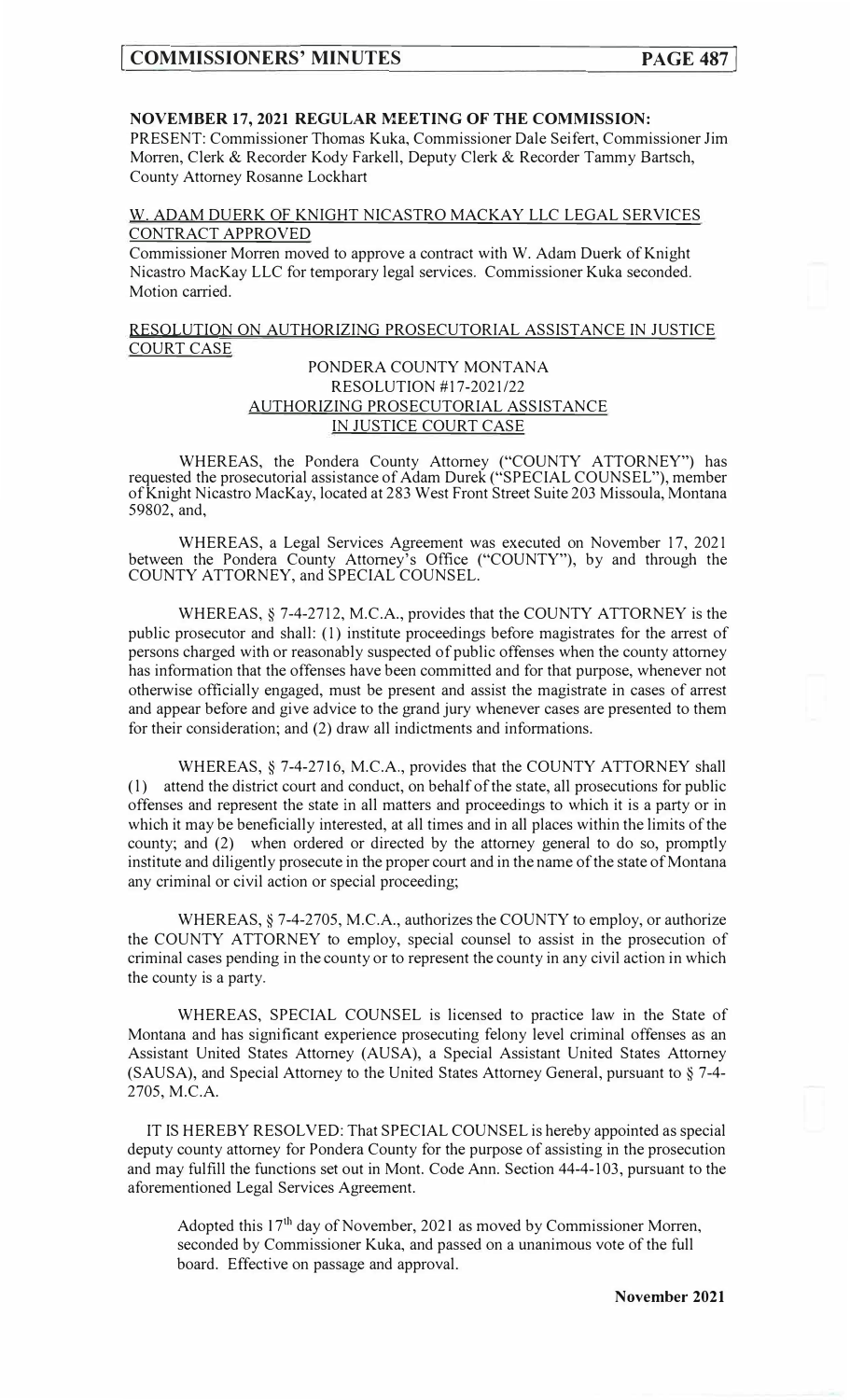# **[ COMMISSIONERS' MINUTES**

BOARD OF COUNTY COMMISSIONERS Pondera County, Montana

*Isl Dale J Sei{grt Isl Thomas A Kuka*  Dale J Seifert, Chair Thomas A Kuka, Member

Jim Morren, Member

ATTEST: *Isl Jim Morren* 

*Isl Kodv L F arkell*  Kody L Farkell, Clerk and Recorder

ADMINISTRATIVE MATERIALS "G" AGRICULTURAL COVENANT -

Commissioner Kuka moved to allow an agricultural covenant to be placed on a tract of land in T25N, R5E, Section 35, S2S2 and N2SE4, as permitted under the Montana Subdivision and Platting Act, 76-3-101 through 76-3-625, MCA. Commissioner Morren seconded. Motion carried.

### OCTOBER COMMISSION MINUTES APPROVED

Commissioner Morren moved and Commissioner Kuka seconded to approve the October 2021 Minutes of the Commission. Motion carried.

### **NOVEMBER 24, 2021 MEETING OF THE COMMISSION:**

PRESENT: Commissioner Thomas Kuka, Commissioner Dale Seifert, Commissioner Jim Morren, Deputy Clerk & Recorder Tammy Bartsch, Road/Bridge Superintendent Steve Kap hammer

### TAX ABATEMENTS 1146-1153-APPROVED

Commissioner Kuka moved to approve the following abatement:

|                                                       |                                   |               | PARCEL         |  |
|-------------------------------------------------------|-----------------------------------|---------------|----------------|--|
| <b>NUMBER</b>                                         | <b>REASON</b>                     | CANCEL<br>ADD | N <sub>O</sub> |  |
| 1146                                                  | Name change & acreage adjust      | 89.39         | 259351         |  |
| 1147                                                  | Name change & acreage adjust      | 11.43         | 260900         |  |
| 1148                                                  | Name change & acreage adjust      | 401.28        | 260300         |  |
| 1149                                                  | Name change & acreage adjust      | 28.24         | 259350         |  |
| 1150                                                  | Name change & acreage adjust      | 24.20         | 259800         |  |
| 1151                                                  | Acreage change, class code change | 12.77         | 261250         |  |
| 1152                                                  | Name change & acreage adjust      | 41.00         | 261200         |  |
| 1153                                                  | Name change & acreage adjust      | 351.53        | 259300         |  |
| $\alpha$ $\cdots$ $\alpha$ $\cdots$ $\cdots$ $\cdots$ |                                   |               |                |  |

Commissioner Morren seconded. Motion carried.

#### GRANT APPLICATION CORRECTION WITH FAA FOR CONRAD AIRPORT-

Commissioner Kuka moved and Commissioner Morren seconded to correct the date on the grant application with FAA for Conrad Airport loan to Broadwater County. Motion carried.

### EXPENDITURES IN EXCESS OF \$500-APPROVED

Commissioner Morren moved and Commissioner Kuka seconded the purchase of Document Pro from Tyler Technology. There is a one-time cost of \$46,150.00 to install the program, and a \$5,640.00 payment per year for the program. Motion carried.

### RESOLUTION ON AUTHORIZING BUDGET AMENDMENTS TO PONDERA COUNTY BUDGET

PONDERA COUNTY MONTANA RESOLUTION #18-2021/22 AUTHORIZING BUDGET AMENDMENTS TO PONDERA COUNTY BUDGET

**November 2021**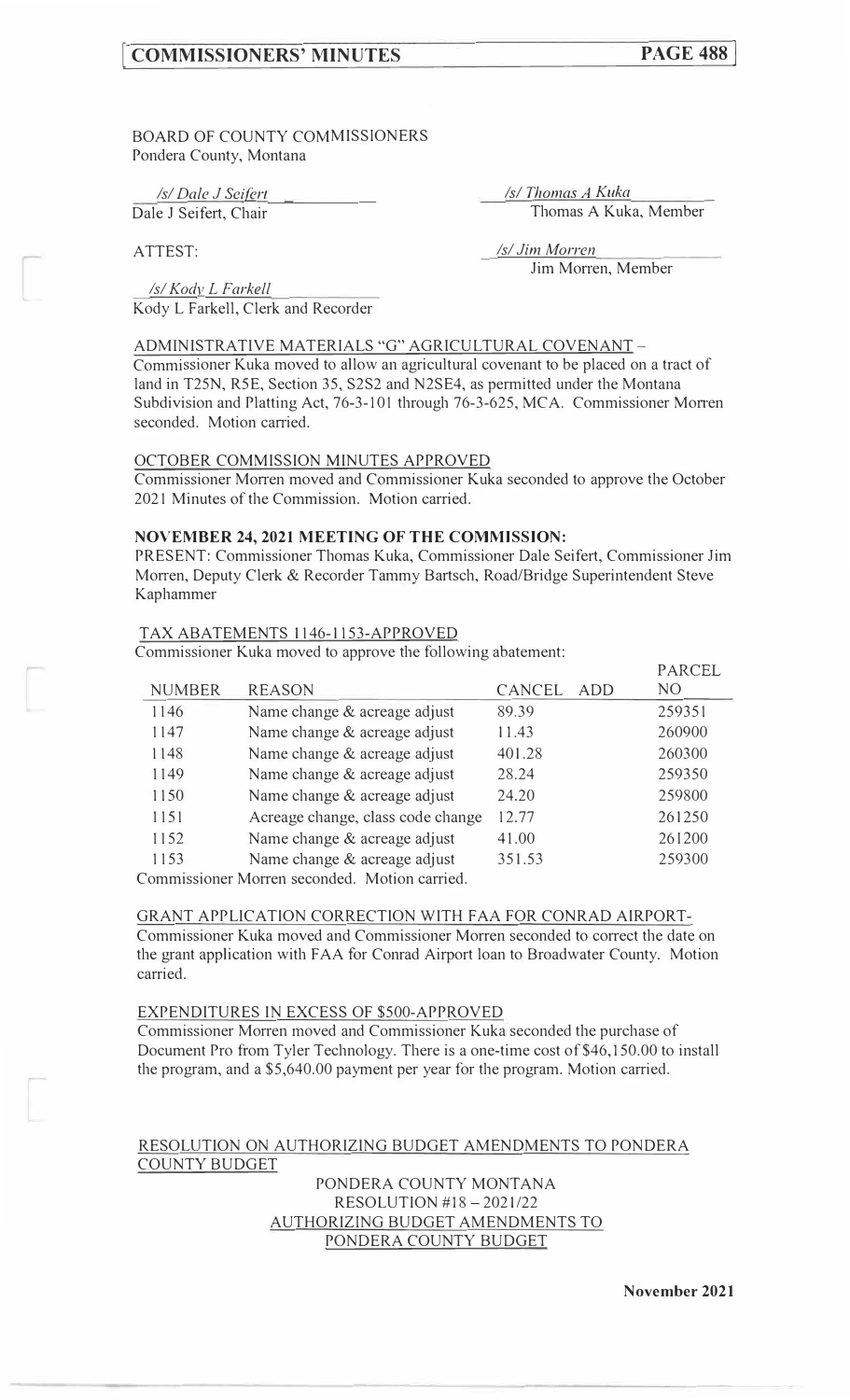# **COMMISSIONERS' MINUTES PAGE 489**

WHEREAS the Montana Code Annotated, Section 7-6-4006(4), grants the Board of County Commissioners the power and authority to amend the budget during the fiscal year by conducting public hearings at regularly scheduled meetings; and

WHEREAS Pondera County Commissioners approved the appropriations budget for the Pondera County during its regular budget approval process and errors in revenues and expenditures budget have been identified; and

NOW, THEREFORE, BE IT RESOLVED by the Board of County Commissioners of Pondera County that the budget be corrected as follows:

| Revenues<br>2976-331147      | Description<br>COVID 19 Immun. Serv. | Prior Amount<br>\$0 | New Amount<br>\$56,736 |
|------------------------------|--------------------------------------|---------------------|------------------------|
| Expenditure                  | Description                          | <b>Prior Amount</b> | New Amount             |
| 2976-448-440194-110 Salaries |                                      | \$0                 | \$21,500               |
| 2976-448-440194-140 Benefits |                                      | \$0                 | \$8,000                |
| 2976-448-440194-210 Supplies |                                      | \$0                 | \$27,236               |

Adopted this  $24^h$  day of November, 2021, as moved by Commissioner Kuka, seconded by Commissioner Morren, and passed on a 3-0 vote of the board. Effective on passage and approval.

BOARD OF COUNTY COMMISSIONERS Pondera County, Montana

*Isl Dale J Seilert*  Dale J Seifert, Chair *Isl Thomas A Kuka*  Thomas A Kuka, Member

ATTEST:

*Isl Jim Morren*  Jim Morren, Member

*Isl Kody\_ L Farkell*  Kody L Farkell, Clerk and Recorder

### EXPENDITURES IN EXCESS OF \$500-APPROVED

Commissioner Morren moved and Commissioner Kuka seconded the purchases for the Road/Bridge Department of a rock picker bucket for the amount of \$1862.00, purchased from Northwest Parts. Doors for the road department building in Valier was also purchased for the amount of \$9,345.00, from DeVoe's. Motion carried.

### ENTERED INTO AGREEMENT FOR PROJECT MANAGER WITH AMERESCO-

Commissioner Morren moved and Commissioner Kuka seconded to enter an agreement with Ameresco to become the project manager for the replacement of the heating system in the courthouse. Ameresco will provide general statements, occupancy and space plan requirements, owner functional requirements, owner's closeout requirements, owner's instructions to designers, owner's technical requirements and owner's commissioning requirements. Motion carried.

### CLAIMS APPROVED FOR PAYMENT

| <i>FUND</i> |                          |           |
|-------------|--------------------------|-----------|
| Fund        | <b>Fund Description</b>  |           |
| 1000        | <b>GENERAL</b>           | 87,797.70 |
| 2110        | <b>ROAD</b>              | 24,678.28 |
| 2130        | <b>BRIDGE</b>            | 167.10    |
| 2140        | WEED                     | 843.36    |
| 2160        | <b>COUNTY FAIR</b>       | 125.00    |
| 2170        | <b>AIRPORT</b>           | 1.220.84  |
| 2230        | AMBULANCE                | 263.85    |
| 2235        | COUNTY HOSPITAL          | 676.52    |
| 2290        | <b>EXTENSION SERVICE</b> | 7.088.57  |